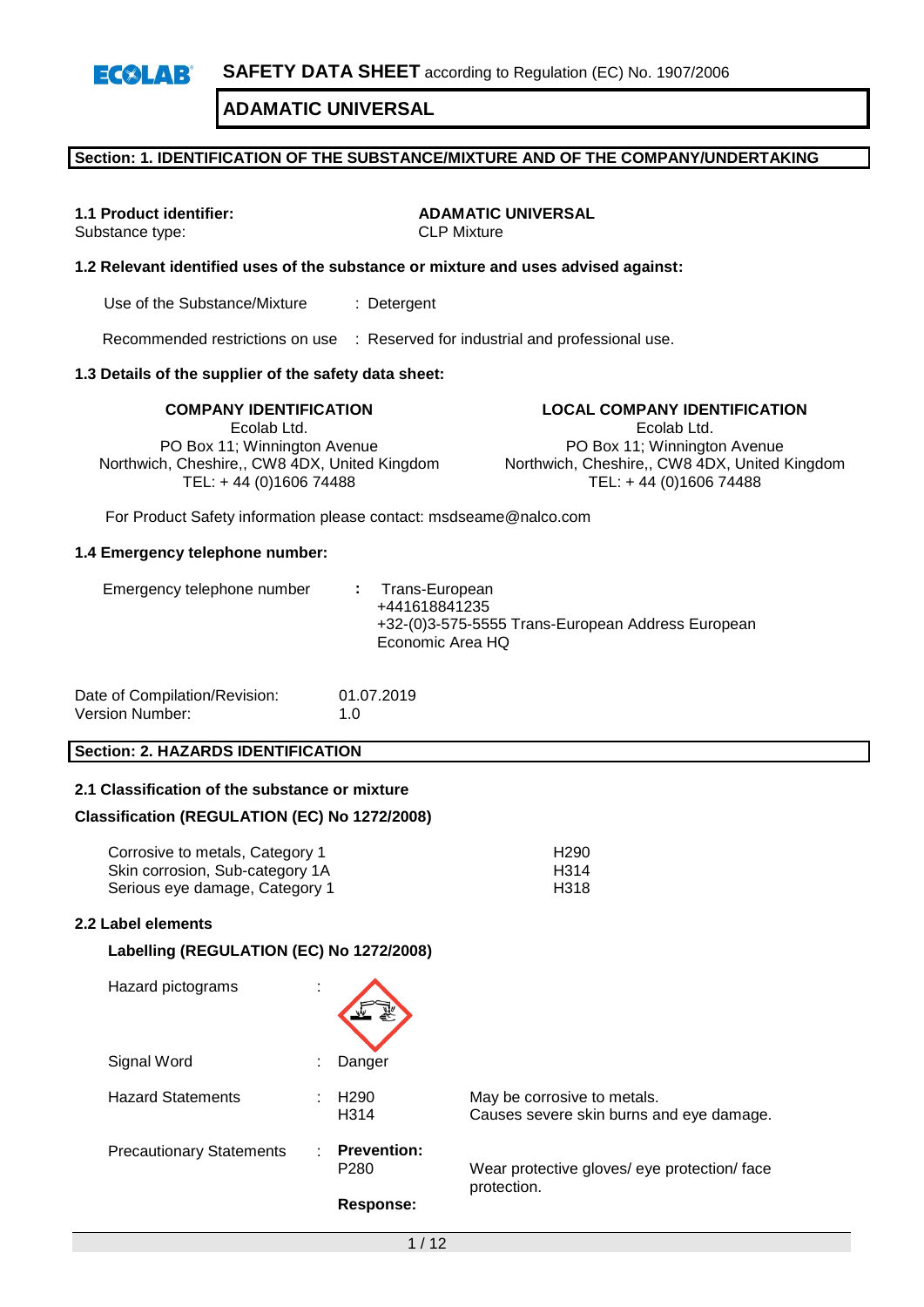|      | P303 + P361 + P353 IF ON SKIN (or hair): Take off    |
|------|------------------------------------------------------|
|      | immediately all contaminated clothing.               |
|      | Rinse skin with water or shower.                     |
|      | P305 + P351 + P338 IF IN EYES: Rinse cautiously with |
|      | water for several minutes. Remove contact            |
|      | lenses, if present and easy to do. Continue          |
|      | rinsing.                                             |
| P310 | Immediately call a POISON                            |
|      | CENTER/doctor.                                       |

Hazardous components which must be listed on the label: Sodium Hydroxide

## **2.3 Other hazards**

None known.

## **Section: 3. COMPOSITION/INFORMATION ON INGREDIENTS**

#### **3.2 Mixtures**

## **Hazardous components**

| <b>Chemical Name</b> | CAS-No.          | Classification                                                     | Concentration: |
|----------------------|------------------|--------------------------------------------------------------------|----------------|
|                      | EC-No.           | (REGULATION (EC) No 1272/2008)                                     | [%]            |
|                      | REACH No.        |                                                                    |                |
| Sodium Hydroxide     | 1310-73-2        | Skin corrosion Category 1A; H314                                   | $5 - 10$       |
|                      | 215-185-5        | Corrosive to metals Category 1; H290                               |                |
|                      | 01-2119457892-27 |                                                                    |                |
|                      |                  |                                                                    |                |
| HEDP.Na4             | 29329-71-3       | Acute toxicity Category 4; H302<br>Eye irritation Category 2; H319 | $1 - 2.5$      |
|                      | 01-2119510382-52 |                                                                    |                |
|                      |                  |                                                                    |                |

For the full text of the H-Statements mentioned in this Section, see Section 16.

## **Section: 4. FIRST AID MEASURES**

## **4.1 Description of first aid measures**

| If inhaled              | $:$ Remove to fresh air.<br>Treat symptomatically.<br>Get medical attention if symptoms occur.                                                                                                                        |
|-------------------------|-----------------------------------------------------------------------------------------------------------------------------------------------------------------------------------------------------------------------|
| In case of skin contact | : Wash off immediately with plenty of water for at least 15<br>minutes.<br>Use a mild soap if available.<br>Wash clothing before reuse.<br>Thoroughly clean shoes before reuse.<br>Get medical attention immediately. |
| In case of eye contact  | : Rinse immediately with plenty of water, also under the eyelids,<br>for at least 15 minutes.<br>Remove contact lenses, if present and easy to do. Continue<br>rinsing.<br>Get medical attention immediately.         |
| If swallowed            | $:$ Rinse mouth with water.                                                                                                                                                                                           |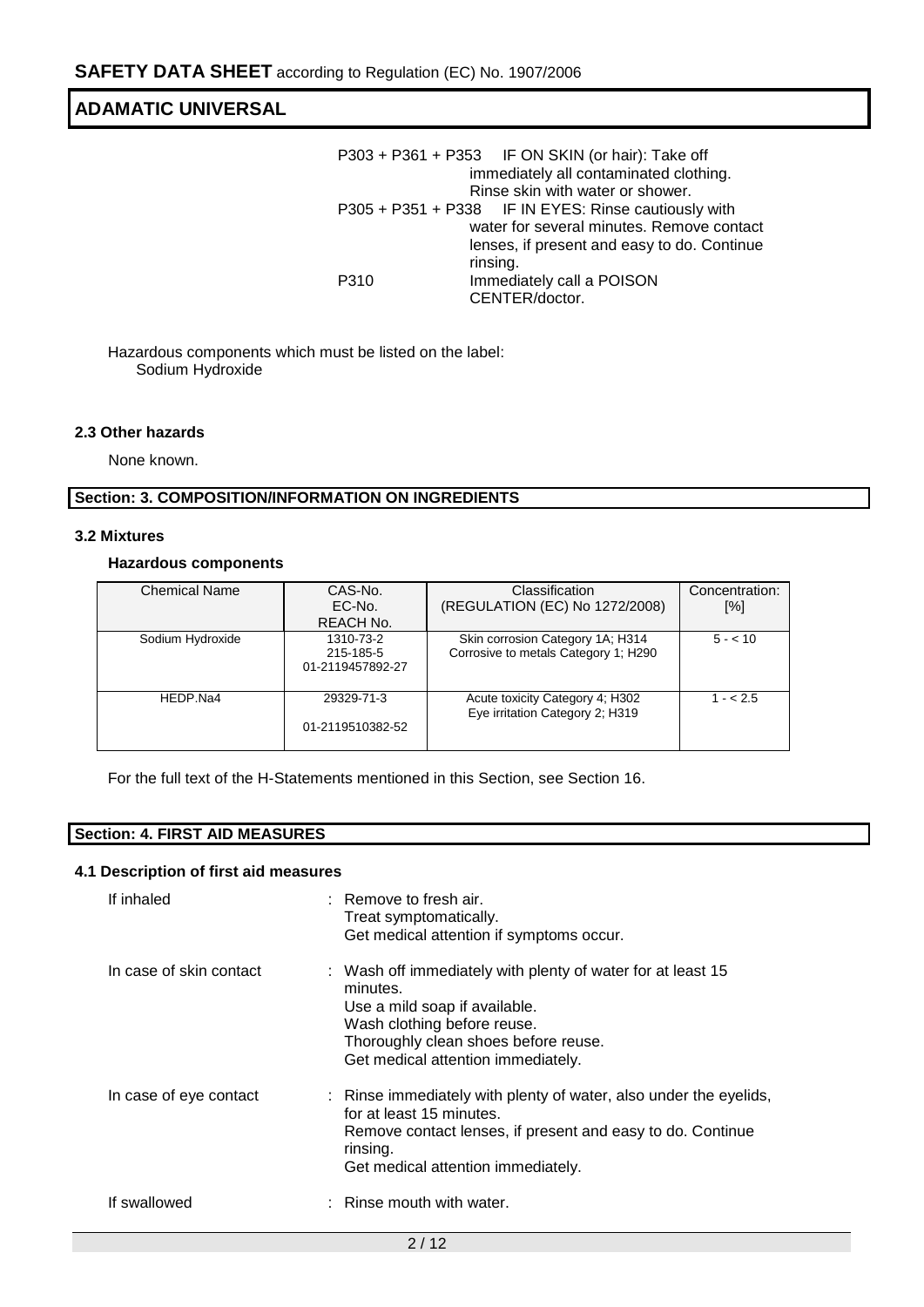| <b>ADAMATIC UNIVERSAL</b>                                 |  |                                                                                                                                                                                                           |  |  |  |
|-----------------------------------------------------------|--|-----------------------------------------------------------------------------------------------------------------------------------------------------------------------------------------------------------|--|--|--|
|                                                           |  | Do NOT induce vomiting.<br>Never give anything by mouth to an unconscious person.<br>If conscious, give 2 glasses of water.<br>Get medical attention immediately.                                         |  |  |  |
| Protection of first-aiders                                |  | : In event of emergency assess the danger before taking action.<br>Do not put yourself at risk of injury. If in doubt, contact<br>emergency responders. Use personal protective equipment as<br>required. |  |  |  |
|                                                           |  | 4.2 Most important symptoms and effects, both acute and delayed                                                                                                                                           |  |  |  |
|                                                           |  | See Section 11 for more detailed information on health effects and symptoms.                                                                                                                              |  |  |  |
|                                                           |  | 4.3 Indication of immediate medical attention and special treatment needed                                                                                                                                |  |  |  |
| Treatment                                                 |  | Treat symptomatically.                                                                                                                                                                                    |  |  |  |
|                                                           |  |                                                                                                                                                                                                           |  |  |  |
| <b>Section: 5. FIREFIGHTING MEASURES</b>                  |  |                                                                                                                                                                                                           |  |  |  |
| 5.1 Extinguishing media                                   |  |                                                                                                                                                                                                           |  |  |  |
| Suitable extinguishing media                              |  | : Use extinguishing measures that are appropriate to local<br>circumstances and the surrounding environment.                                                                                              |  |  |  |
| 5.2 Special hazards arising from the substance or mixture |  |                                                                                                                                                                                                           |  |  |  |
| Specific hazards during<br>firefighting                   |  | : Not flammable or combustible.                                                                                                                                                                           |  |  |  |
| Hazardous combustion<br>products                          |  | Depending on combustion properties, decomposition products<br>may include following materials:<br>Carbon oxides<br>nitrogen oxides (NOx)<br>Oxides of phosphorus                                          |  |  |  |
| 5.3 Advice for firefighters                               |  |                                                                                                                                                                                                           |  |  |  |
| Special protective equipment<br>for firefighters          |  | : Use personal protective equipment.                                                                                                                                                                      |  |  |  |
| Further information                                       |  | Fire residues and contaminated fire extinguishing water must<br>be disposed of in accordance with local regulations. In the<br>event of fire and/or explosion do not breathe fumes.                       |  |  |  |

# **Section: 6. ACCIDENTAL RELEASE MEASURES**

# **6.1 Personal precautions, protective equipment and emergency procedures**

| Advice for non-emergency<br>personnel | : Ensure adequate ventilation.<br>Keep people away from and upwind of spill/leak.<br>Avoid inhalation, ingestion and contact with skin and eyes.<br>When workers are facing concentrations above the exposure<br>limit they must use appropriate certified respirators.<br>Ensure clean-up is conducted by trained personnel only.<br>Refer to protective measures listed in sections 7 and 8. |
|---------------------------------------|------------------------------------------------------------------------------------------------------------------------------------------------------------------------------------------------------------------------------------------------------------------------------------------------------------------------------------------------------------------------------------------------|
| Advice for emergency<br>responders    | : If specialised clothing is required to deal with the spillage, take<br>note of any information in Section 8 on suitable and unsuitable<br>materials.                                                                                                                                                                                                                                         |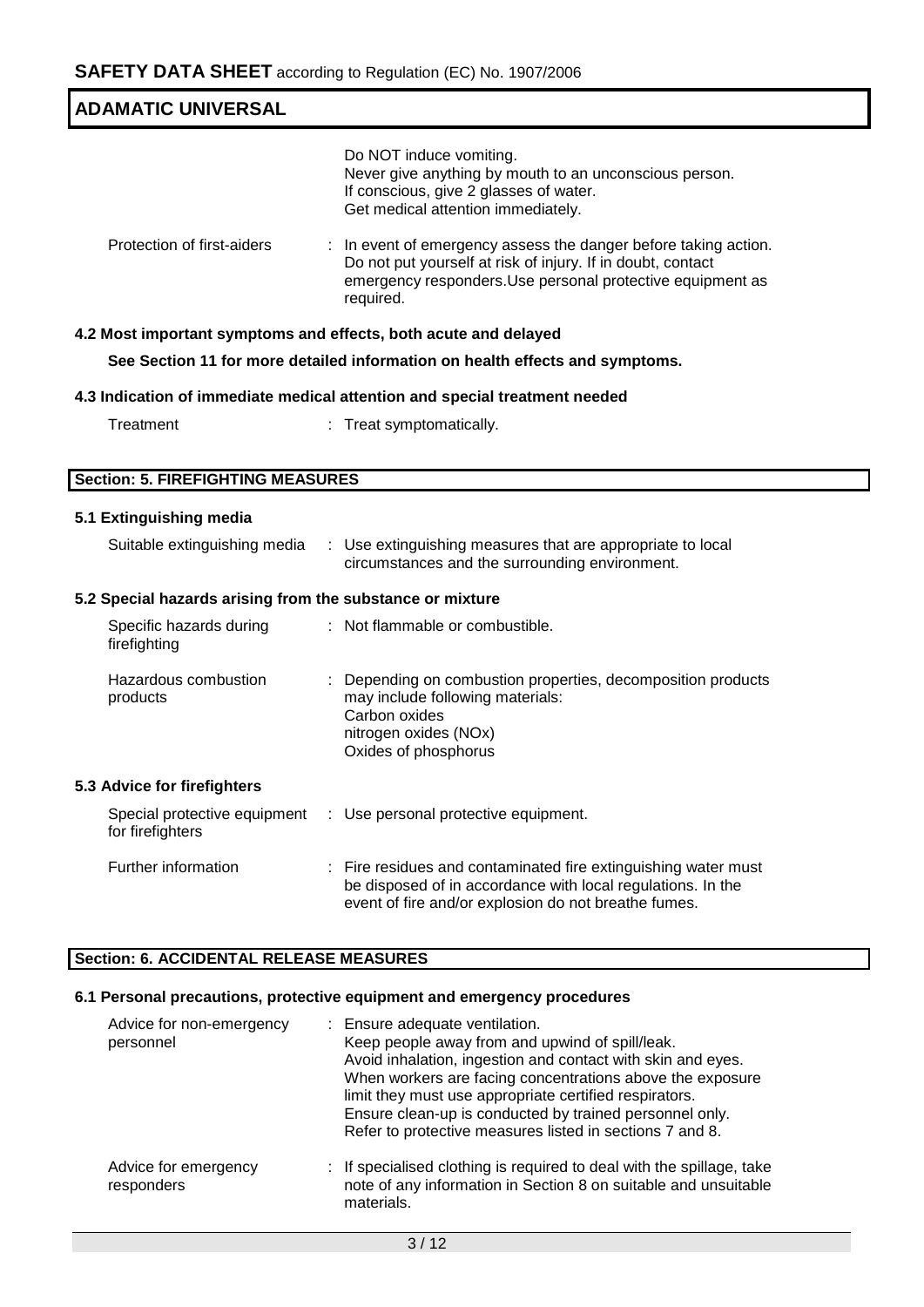## **6.2 Environmental precautions**

| Environmental precautions |  | Do not allow contact with soil, surface or ground water. |  |
|---------------------------|--|----------------------------------------------------------|--|
|---------------------------|--|----------------------------------------------------------|--|

## **6.3 Methods and materials for containment and cleaning up**

| Methods for cleaning up | : Stop leak if safe to do so.<br>Contain spillage, and then collect with non-combustible<br>absorbent material, (e.g. sand, earth, diatomaceous earth,<br>vermiculite) and place in container for disposal according to<br>local / national regulations (see section 13).<br>Flush away traces with water.<br>For large spills, dike spilled material or otherwise contain<br>material to ensure runoff does not reach a waterway. |
|-------------------------|------------------------------------------------------------------------------------------------------------------------------------------------------------------------------------------------------------------------------------------------------------------------------------------------------------------------------------------------------------------------------------------------------------------------------------|
|-------------------------|------------------------------------------------------------------------------------------------------------------------------------------------------------------------------------------------------------------------------------------------------------------------------------------------------------------------------------------------------------------------------------------------------------------------------------|

## **6.4 Reference to other sections**

See Section 1 for emergency contact information. For personal protection see section 8. See Section 13 for additional waste treatment information.

## **Section: 7. HANDLING AND STORAGE**

## **7.1 Precautions for safe handling**

|                              | Advice on safe handling                                          | : Do not ingest. Do not breathe spray, vapour. Do not get in<br>eyes, on skin, or on clothing. Wash hands thoroughly after<br>handling. Use only with adequate ventilation.                                                                                                                                                          |  |
|------------------------------|------------------------------------------------------------------|--------------------------------------------------------------------------------------------------------------------------------------------------------------------------------------------------------------------------------------------------------------------------------------------------------------------------------------|--|
|                              | Hygiene measures                                                 | : Handle in accordance with good industrial hygiene and safety<br>practice. Remove and wash contaminated clothing before re-<br>use. Wash face, hands and any exposed skin thoroughly after<br>handling. Provide suitable facilities for quick drenching or<br>flushing of the eyes and body in case of contact or splash<br>hazard. |  |
|                              | 7.2 Conditions for safe storage, including any incompatibilities |                                                                                                                                                                                                                                                                                                                                      |  |
|                              | Requirements for storage<br>areas and containers                 | : Do not store near acids. Keep out of reach of children. Keep<br>container tightly closed. Store in suitable labelled containers.                                                                                                                                                                                                   |  |
|                              |                                                                  | Keep only in original packaging. Absorb spillage to prevent<br>material damage.                                                                                                                                                                                                                                                      |  |
|                              | Suitable material                                                | : Keep in properly labelled containers., Plastic material                                                                                                                                                                                                                                                                            |  |
|                              | Unsuitable material                                              | Aluminium, Mild steel                                                                                                                                                                                                                                                                                                                |  |
| <b>7.3 Specific end uses</b> |                                                                  |                                                                                                                                                                                                                                                                                                                                      |  |
|                              | Specific use(s)                                                  | Detergent                                                                                                                                                                                                                                                                                                                            |  |

## **Section: 8. EXPOSURE CONTROLS/PERSONAL PROTECTION**

## **8.1 Control parameters**

## **Occupational Exposure Limits**

| (Form<br>parameters<br>Components<br>∻No.<br>tvpe<br><b>Basis</b><br>alue!<br>onr,<br>.<br>┄ |
|----------------------------------------------------------------------------------------------|
|----------------------------------------------------------------------------------------------|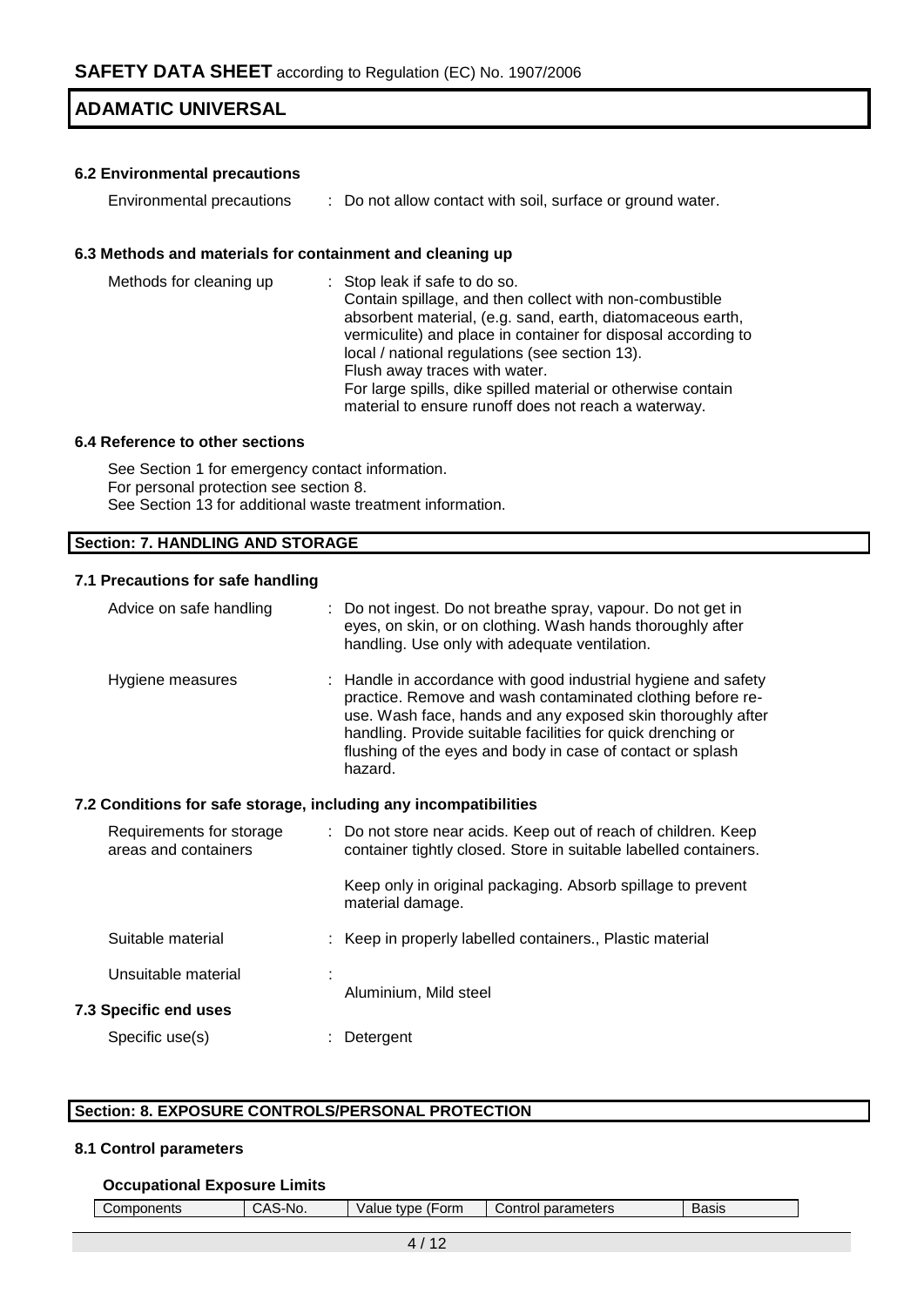|                  |           | of exposure)                           |                  |           |
|------------------|-----------|----------------------------------------|------------------|-----------|
| Sodium Hydroxide | 1310-73-2 | OELV -<br>15 min<br>וחדף/<br>د ا<br>-⊢ | $2 \text{ mg/m}$ | OEL<br>IR |

## DNEL

| Sodium Hydroxide |  | End Use: Workers<br>Exposure routes: Inhalation<br>Potential health effects: Long-term local effects<br>Value: 1 mg/m3   |
|------------------|--|--------------------------------------------------------------------------------------------------------------------------|
|                  |  | End Use: Consumers<br>Exposure routes: Inhalation<br>Potential health effects: Long-term local effects<br>Value: 1 mg/m3 |

## **8.2 Exposure controls**

## **Appropriate engineering controls**

Effective exhaust ventilation system. Maintain air concentrations below occupational exposure standards.

## **Individual protection measures**

| Hygiene measures                          |                                                                                                                                                                                                                                                                                                                                                   | : Handle in accordance with good industrial hygiene and safety<br>practice. Remove and wash contaminated clothing before re-<br>use. Wash face, hands and any exposed skin thoroughly after<br>handling. Provide suitable facilities for quick drenching or<br>flushing of the eyes and body in case of contact or splash<br>hazard.                                                                    |
|-------------------------------------------|---------------------------------------------------------------------------------------------------------------------------------------------------------------------------------------------------------------------------------------------------------------------------------------------------------------------------------------------------|---------------------------------------------------------------------------------------------------------------------------------------------------------------------------------------------------------------------------------------------------------------------------------------------------------------------------------------------------------------------------------------------------------|
| Eye/face protection (EN<br>166)           |                                                                                                                                                                                                                                                                                                                                                   | : Safety goggles<br>Face-shield                                                                                                                                                                                                                                                                                                                                                                         |
| Hand protection (EN 374)                  |                                                                                                                                                                                                                                                                                                                                                   | : Recommended preventive skin protection<br>Gloves<br>Nitrile rubber<br>butyl-rubber<br>Breakthrough time: $1 - 4$ hours<br>Minimum thickness for butyl-rubber 0.7 mm for nitrile rubber<br>0.4 mm or equivalent (please refer to the gloves<br>manufacturer/distributor for advise).<br>Gloves should be discarded and replaced if there is any<br>indication of degradation or chemical breakthrough. |
| Skin and body protection<br>(EN 14605)    |                                                                                                                                                                                                                                                                                                                                                   | : Personal protective equipment comprising: suitable protective<br>gloves, safety goggles and protective clothing including<br>appropriate safety shoes                                                                                                                                                                                                                                                 |
| Respiratory protection (EN<br>143, 14387) | : When respiratory risks cannot be avoided or sufficiently<br>limited by technical means of collective protection or by<br>measures, methods or procedures of work organization,<br>consider the use of certified respiratory protection equipment<br>meeting EU requirements (89/656/EEC, (EU) 2016/425), or<br>equivalent, with filter type:A-P |                                                                                                                                                                                                                                                                                                                                                                                                         |
| <b>Environmental exposure controls</b>    |                                                                                                                                                                                                                                                                                                                                                   |                                                                                                                                                                                                                                                                                                                                                                                                         |
| General advice                            |                                                                                                                                                                                                                                                                                                                                                   | Consider the provision of containment around storage<br>vessels.                                                                                                                                                                                                                                                                                                                                        |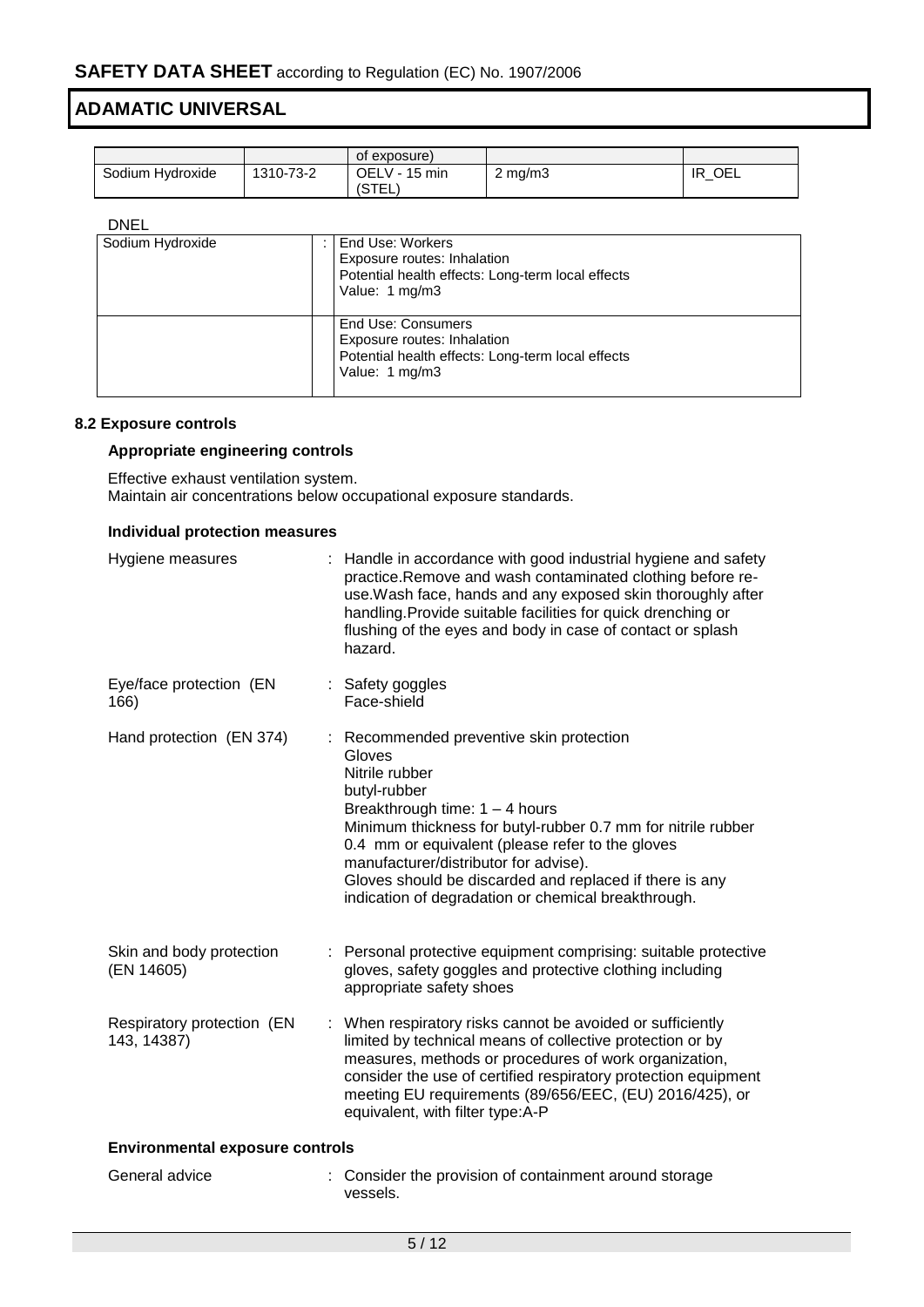## **Section: 9. PHYSICAL AND CHEMICAL PROPERTIES**

## **9.1 Information on basic physical and chemical properties**

| Appearance                                 | t. | liquid                                      |
|--------------------------------------------|----|---------------------------------------------|
| Colour                                     | ÷  | clear, pale, Straw-colored                  |
| Odour                                      |    | no data available                           |
| Flash point                                |    | >100 °C                                     |
| pH                                         |    | 13 - 14, 100 %<br>(20 °C)                   |
| Odour Threshold                            |    | no data available                           |
| Melting point/freezing point               | ÷. | no data available                           |
| Initial boiling point and boiling<br>range | ÷. | no data available                           |
| Evaporation rate                           |    | no data available                           |
| Flammability (solid, gas)                  | t. | no data available                           |
| Upper explosion limit                      | t. | no data available                           |
| Lower explosion limit                      |    | no data available                           |
| Vapour pressure                            |    | no data available                           |
| Relative vapour density                    | t. | no data available                           |
| Relative density                           |    | $1.22 - 1.25$                               |
| Solubility(ies)                            |    |                                             |
| Water solubility                           |    | soluble in cold water, soluble in hot water |
| Solubility in other solvents               |    | no data available                           |
| Partition coefficient: n-<br>octanol/water | t. | no data available                           |
| Auto-ignition temperature                  |    | : no data available                         |
| Thermal decomposition                      |    | no data available                           |
| Viscosity, dynamic                         | t. | no data available                           |
| Viscosity, kinematic                       | t. | no data available                           |
| <b>Explosive properties</b>                | ÷. | no data available                           |
| Oxidizing properties                       | ÷  | no data available                           |
|                                            |    |                                             |

## **9.2 Other information**

no data available

## **Section: 10. STABILITY AND REACTIVITY**

## **10.1 Reactivity**

No dangerous reaction known under conditions of normal use.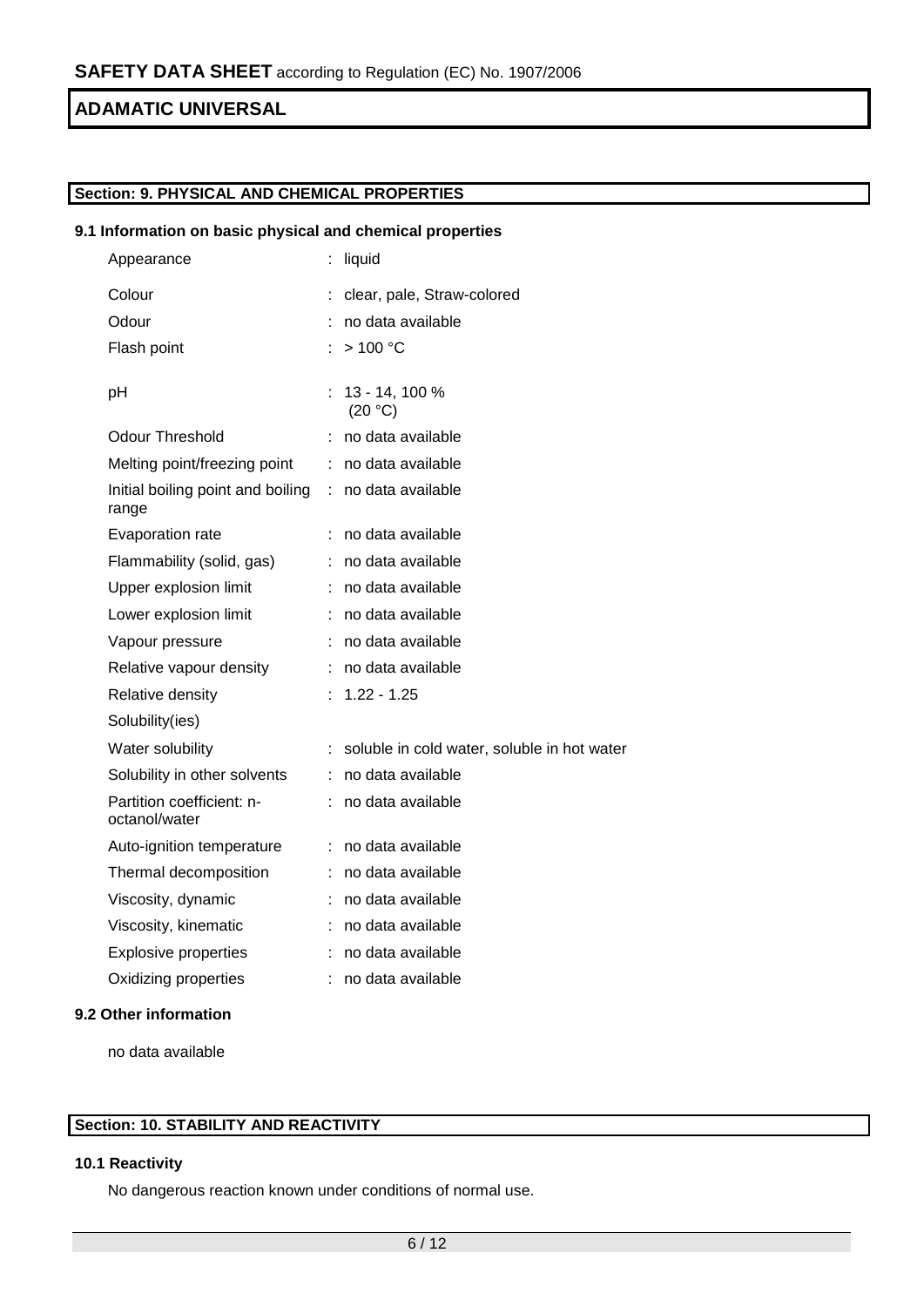# **10.2 Chemical stability** Stable under normal conditions. **10.3 Possibility of hazardous reactions** Hazardous reactions : No dangerous reaction known under conditions of normal use. **10.4 Conditions to avoid** Conditions to avoid : None known. **10.5 Incompatible materials** Materials to avoid : Strong acids Aluminium Mild steel **10.6 Hazardous decomposition products** Hazardous decomposition products : Depending on combustion properties, decomposition products may include following materials: Carbon oxides

nitrogen oxides (NOx) Oxides of phosphorus

## **Section: 11. TOXICOLOGICAL INFORMATION**

#### **11.1 Information on toxicological effects**

| Information on likely routes of | : Inhalation, Eye contact, Skin contact |  |
|---------------------------------|-----------------------------------------|--|
| exposure                        |                                         |  |

#### **Toxicity**

## **Product**

| Acute oral toxicity                  | : Acute toxicity estimate : $> 2,000$ mg/kg    |
|--------------------------------------|------------------------------------------------|
| Acute inhalation toxicity            | There is no data available for this product.   |
| Acute dermal toxicity                | There is no data available for this product.   |
| Skin corrosion/irritation            | : There is no data available for this product. |
| Serious eye damage/eye<br>irritation | There is no data available for this product.   |
| Respiratory or skin<br>sensitization | : There is no data available for this product. |
| Carcinogenicity                      | : There is no data available for this product. |
| Reproductive effects                 | : There is no data available for this product. |
| Germ cell mutagenicity               | : There is no data available for this product. |
| Teratogenicity                       | : There is no data available for this product. |
| STOT - single exposure               | : There is no data available for this product. |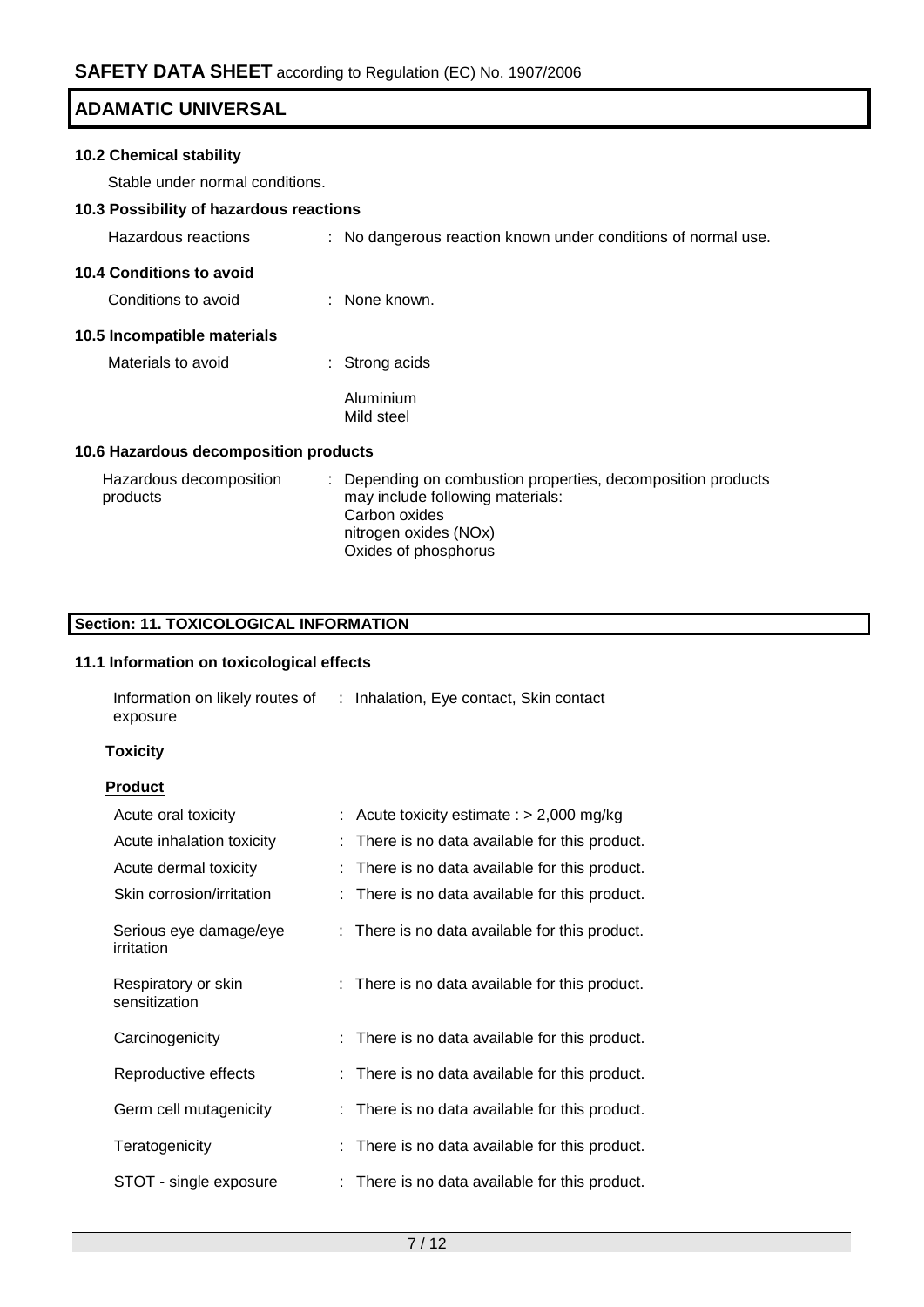| STOT - repeated exposure              | : There is no data available for this product.                 |
|---------------------------------------|----------------------------------------------------------------|
| Aspiration toxicity                   | : There is no data available for this product.                 |
| <b>Components</b>                     |                                                                |
| Acute oral toxicity                   | : HEDP.Na4<br>LD50 rat: 1,166 mg/kg                            |
| <b>Components</b>                     |                                                                |
| Acute dermal toxicity                 | : HEDP.Na4<br>LD50 rabbit: $> 7,940$ mg/kg                     |
| <b>Potential Health Effects</b>       |                                                                |
| Eyes                                  | Causes serious eye damage.                                     |
| <b>Skin</b>                           | Causes severe skin burns.                                      |
| Ingestion                             | Causes digestive tract burns.                                  |
| Inhalation                            | May cause nose, throat, and lung irritation.                   |
| <b>Chronic Exposure</b>               | Health injuries are not known or expected under normal<br>use. |
| <b>Experience with human exposure</b> |                                                                |
| Eye contact                           | Redness, Pain, Corrosion                                       |
| Skin contact                          | Redness, Pain, Corrosion                                       |
| Ingestion                             | Corrosion, Abdominal pain                                      |
|                                       |                                                                |

| Inhalation | Respiratory irritation, Cough |  |
|------------|-------------------------------|--|
|            |                               |  |

| <b>Further information</b> | no data available |
|----------------------------|-------------------|
|----------------------------|-------------------|

# **Section: 12. ECOLOGICAL INFORMATION**

# **12.1 Ecotoxicity**

| <b>Product</b>                                                             |                                                       |
|----------------------------------------------------------------------------|-------------------------------------------------------|
| <b>Environmental Effects</b>                                               | : This product has no known ecotoxicological effects. |
| Toxicity to fish                                                           | : no data available                                   |
| Toxicity to daphnia and other : no data available<br>aquatic invertebrates |                                                       |
| Toxicity to algae                                                          | : no data available                                   |
| <b>Components</b>                                                          |                                                       |
| Toxicity to fish                                                           | $\therefore$ HEDP Na4<br>96 h LC50: > 1,925 mg/l      |
| <b>Components</b>                                                          |                                                       |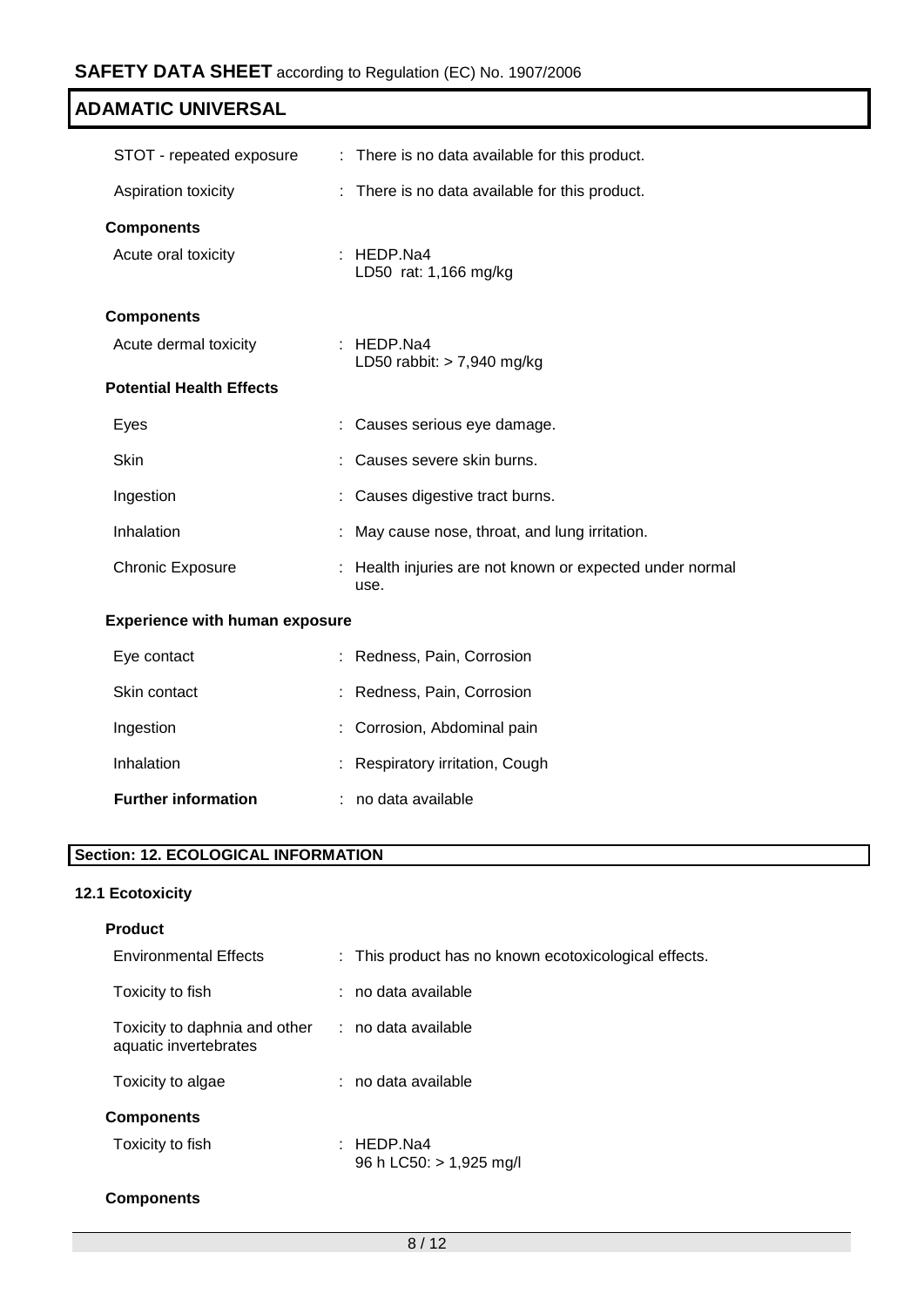| Toxicity to daphnia and other<br>aquatic invertebrates                       | : Sodium Hydroxide<br>48 h EC50: 40 mg/l |
|------------------------------------------------------------------------------|------------------------------------------|
|                                                                              | HEDP Na4<br>48 h EC50: 3,200 mg/l        |
| <b>Components</b>                                                            |                                          |
| Toxicity to algae                                                            | : HEDP.Na4<br>14 d NOEC: 13 mg/l         |
| <b>Components</b>                                                            |                                          |
| Toxicity to fish (Chronic<br>toxicity)                                       | : HEDP.Na4<br>14 d LC50: 180 mg/l        |
| <b>Components</b>                                                            |                                          |
| Toxicity to daphnia and other<br>aquatic invertebrates (Chronic<br>toxicity) | $\pm$ HEDP.Na4<br>28 d NOEC: 6.75 mg/l   |

## **12.2 Persistence and degradability**

## **Product**

no data available

## **Components**

Biodegradability : Sodium Hydroxide Result: Not applicable - inorganic

> HEDP.Na4 Result: Poorly biodegradable

## **12.3 Bioaccumulative potential**

no data available

#### **12.4 Mobility in soil**

no data available

## **12.5 Results of PBT and vPvB assessment**

## **Product**

Assessment : This substance/mixture contains no components considered to be either persistent, bioaccumulative and toxic (PBT), or very persistent and very bioaccumulative (vPvB) at levels of 0.1% or higher.

## **12.6 Other adverse effects**

no data available

## **Section: 13. DISPOSAL CONSIDERATIONS**

Dispose of in accordance with the European Directives on waste and hazardous waste.Waste codes should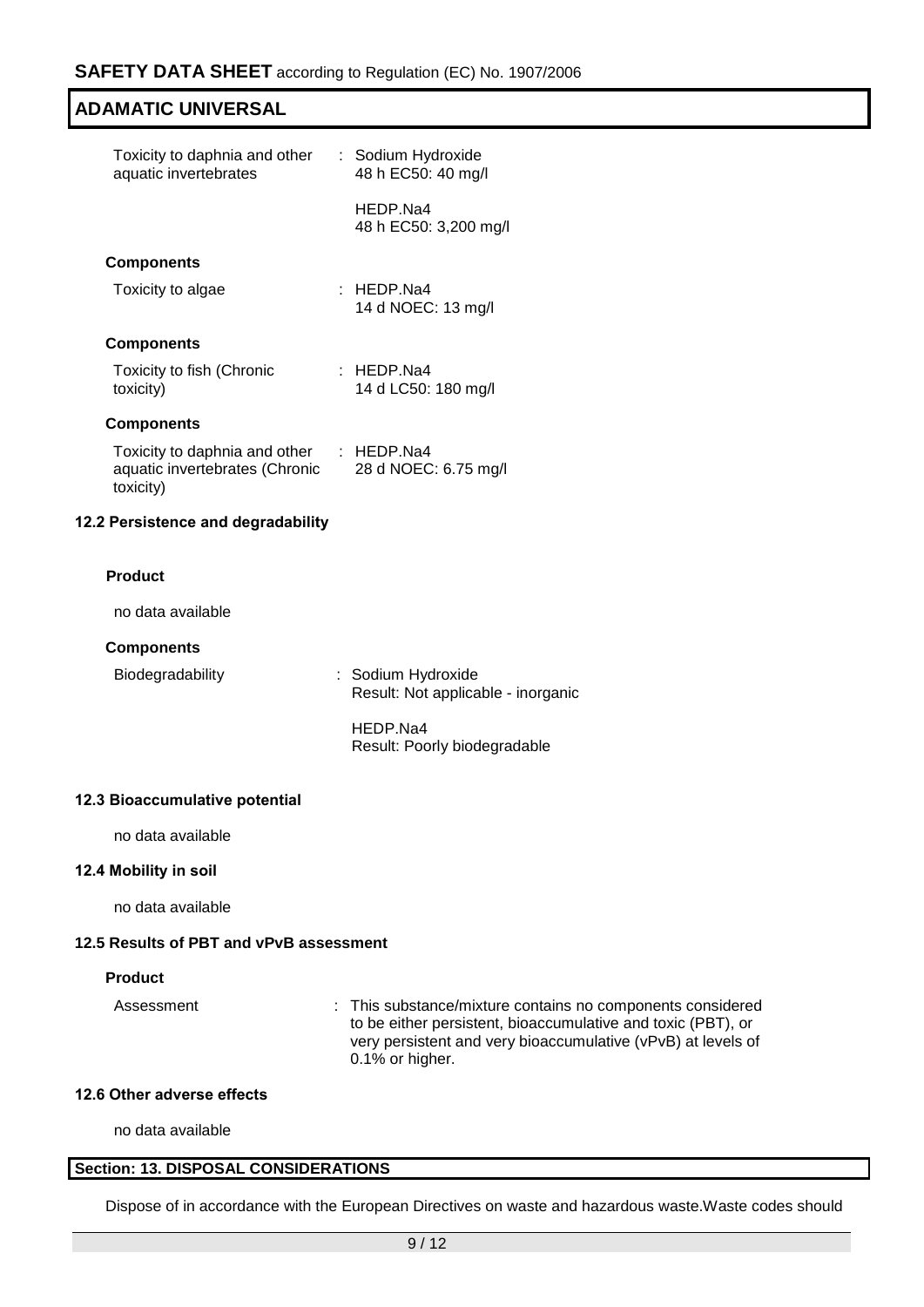be assigned by the user, preferably in discussion with the waste disposal authorities.

## **13.1 Waste treatment methods**

| Product                              | : Where possible recycling is preferred to disposal or<br>incineration.<br>If recycling is not practicable, dispose of in compliance with<br>local regulations.<br>Dispose of wastes in an approved waste disposal facility.                                                                                                                                                                                                                                                                                    |
|--------------------------------------|-----------------------------------------------------------------------------------------------------------------------------------------------------------------------------------------------------------------------------------------------------------------------------------------------------------------------------------------------------------------------------------------------------------------------------------------------------------------------------------------------------------------|
| Contaminated packaging               | : Dispose of as unused product.<br>Empty containers should be taken to an approved waste<br>handling site for recycling or disposal.<br>Do not re-use empty containers.                                                                                                                                                                                                                                                                                                                                         |
| Guidance for Waste Code<br>selection | : Inorganic wastes containing dangerous substances. If this<br>product is used in any further processes, the final user must<br>redefine and assign the most appropriate European Waste<br>Catalogue Code. It is the responsibility of the waste generator<br>to determine the toxicity and physical properties of the<br>material generated to determine the proper waste<br>identification and disposal methods in compliance with<br>applicable European (EU Directive 2008/98/EC) and local<br>regulations. |

## **Section: 14. TRANSPORT INFORMATION**

The shipper/consignor/sender is responsible to ensure that the packaging, labeling, and markings are in compliance with the selected mode of transport.

| Land transport (ADR/ADN/RID)         |                           |
|--------------------------------------|---------------------------|
| 14.1 UN number:                      | <b>UN 1824</b>            |
| 14.2 UN proper shipping name:        | SODIUM HYDROXIDE SOLUTION |
| 14.3 Transport hazard class(es):     | 8                         |
| 14.4 Packing group:                  | Ш                         |
| <b>14.5 Environmental hazards:</b>   | No                        |
| 14.6 Special precautions for user:   | Not applicable.           |
| Air transport (IATA)                 |                           |
| 14.1 UN number:                      | UN 1824                   |
| 14.2 UN proper shipping name:        | SODIUM HYDROXIDE SOLUTION |
| 14.3 Transport hazard class(es):     | 8                         |
| 14.4 Packing group:                  | Ш                         |
| 14.5 Environmental hazards:          | Nο                        |
| 14.6 Special precautions for user:   | Not applicable.           |
| Sea transport (IMDG/IMO)             |                           |
| 14.1 UN number:                      | <b>UN 1824</b>            |
| 14.2 UN proper shipping name:        | SODIUM HYDROXIDE SOLUTION |
| 14.3 Transport hazard class(es):     | 8                         |
| 14.4 Packing group:                  | Ш                         |
| <b>14.5 Environmental hazards:</b>   | No                        |
| 14.6 Special precautions for user:   | Not applicable.           |
| 14.7 Transport in bulk according to  | Not applicable.           |
| Annex II of MARPOL 73/78 and the IBC |                           |
| Code:                                |                           |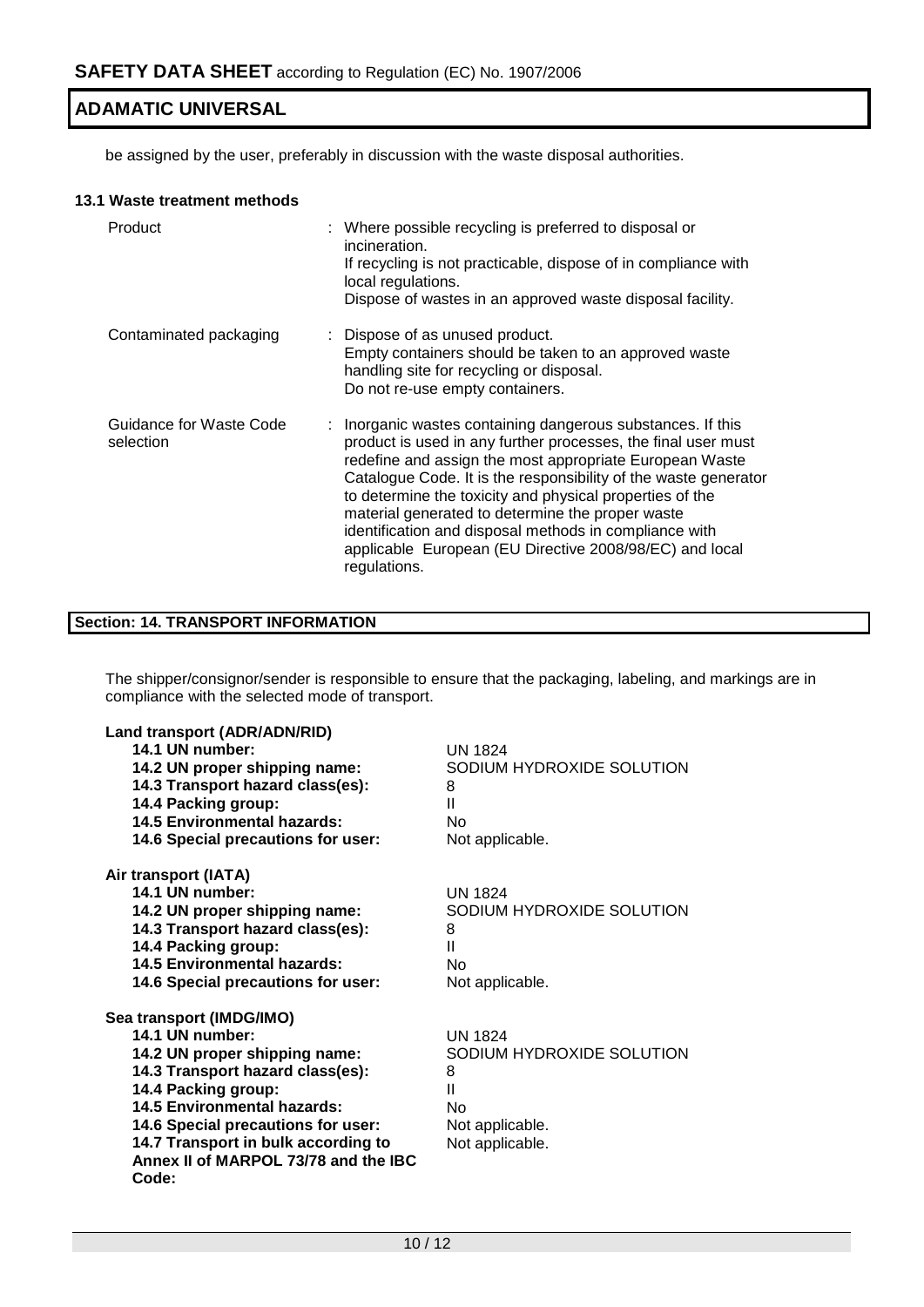## **Section: 15. REGULATORY INFORMATION**

**15.1 Safety, health and environmental regulations/legislation specific for the substance or mixture:**

**INTERNATIONAL CHEMICAL CONTROL LAWS**

#### **15.2 Chemical Safety Assessment:**

No Chemical Safety Assessment has been carried out on the product.

## **Section: 16. OTHER INFORMATION**

## **Procedure used to derive the classification according to REGULATION (EC) No 1272/2008**

| <b>Classification</b>       | <b>Justification</b> |
|-----------------------------|----------------------|
| Corrosive to metals 1, H290 | Calculation method   |
| Skin corrosion 1A, H314     | Calculation method   |
| Serious eye damage 1, H318  | Calculation method   |

**Full text of H-Statements**

| H <sub>290</sub>  | May be corrosive to metals.              |
|-------------------|------------------------------------------|
| H302              | Harmful if swallowed.                    |
| H <sub>314</sub>  | Causes severe skin burns and eye damage. |
| H <sub>3</sub> 19 | Causes serious eye irritation.           |

## **Full text of other abbreviations**

ADN – European Agreement concerning the International Carriage of Dangerous Goods by Inland Waterways; ADR – European Agreement concerning the International Carriage of Dangerous Goods by Road; AICS – Australian Inventory of Chemical Substances; ASTM – American Society for the Testing of Materials; bw - Body weight; CLP - Classification Labelling Packaging Regulation; Regulation (EC) No 1272/2008; CMR – Carcinogen, Mutagen or Reproductive Toxicant; DIN – Standard of the German Institute for Standardisation; DSL – Domestic Substances List (Canada); ECHA – European Chemicals Agency; EC-Number – European Community number; ECx – Concentration associated with x% response; ELx – Loading rate associated with x% response; EmS – Emergency Schedule; ENCS – Existing and New Chemical Substances (Japan); ErCx – Concentration associated with x% growth rate response; GHS – Globally Harmonized System; GLP – Good Laboratory Practice; IARC – International Agency for Research on Cancer; IATA – International Air Transport Association; IBC – International Code for the Construction and Equipment of Ships carrying Dangerous Chemicals in Bulk; IC50 – Half maximal inhibitory concentration; ICAO – International Civil Aviation Organization; IECSC – Inventory of Existing Chemical Substances in China; IMDG – International Maritime Dangerous Goods; IMO – International Maritime Organization; ISHL – Industrial Safety and Health Law (Japan); ISO – International Organisation for Standardization; KECI – Korea Existing Chemicals Inventory; LC50 – Lethal Concentration to 50 % of a test population; LD50 – Lethal Dose to 50% of a test population (Median Lethal Dose); MARPOL – International Convention for the Prevention of Pollution from Ships; n.o.s. – Not Otherwise Specified; NO(A)EC – No Observed (Adverse) Effect Concentration; NO(A)EL – No Observed (Adverse) Effect Level; NOELR – No Observable Effect Loading Rate; NZIoC – New Zealand Inventory of Chemicals; OECD – Organization for Economic Co-operation and Development; OPPTS – Office of Chemical Safety and Pollution Prevention; PBT – Persistent, Bioaccumulative and Toxic substance; PICCS – Philippines Inventory of Chemicals and Chemical Substances; (Q)SAR – (Quantitative) Structure Activity Relationship; REACH – Regulation (EC) No 1907/2006 of the European Parliament and of the Council concerning the Registration, Evaluation, Authorisation and Restriction of Chemicals; RID – Regulations concerning the International Carriage of Dangerous Goods by Rail; SADT – Self-Accelerating Decomposition Temperature; SDS – Safety Data Sheet; TCSI – Taiwan Chemical Substance Inventory; TRGS – Technical Rule for Hazardous Substances; TSCA – Toxic Substances Control Act (United States); UN – United Nations; vPvB – Very Persistent and Very Bioaccumulative